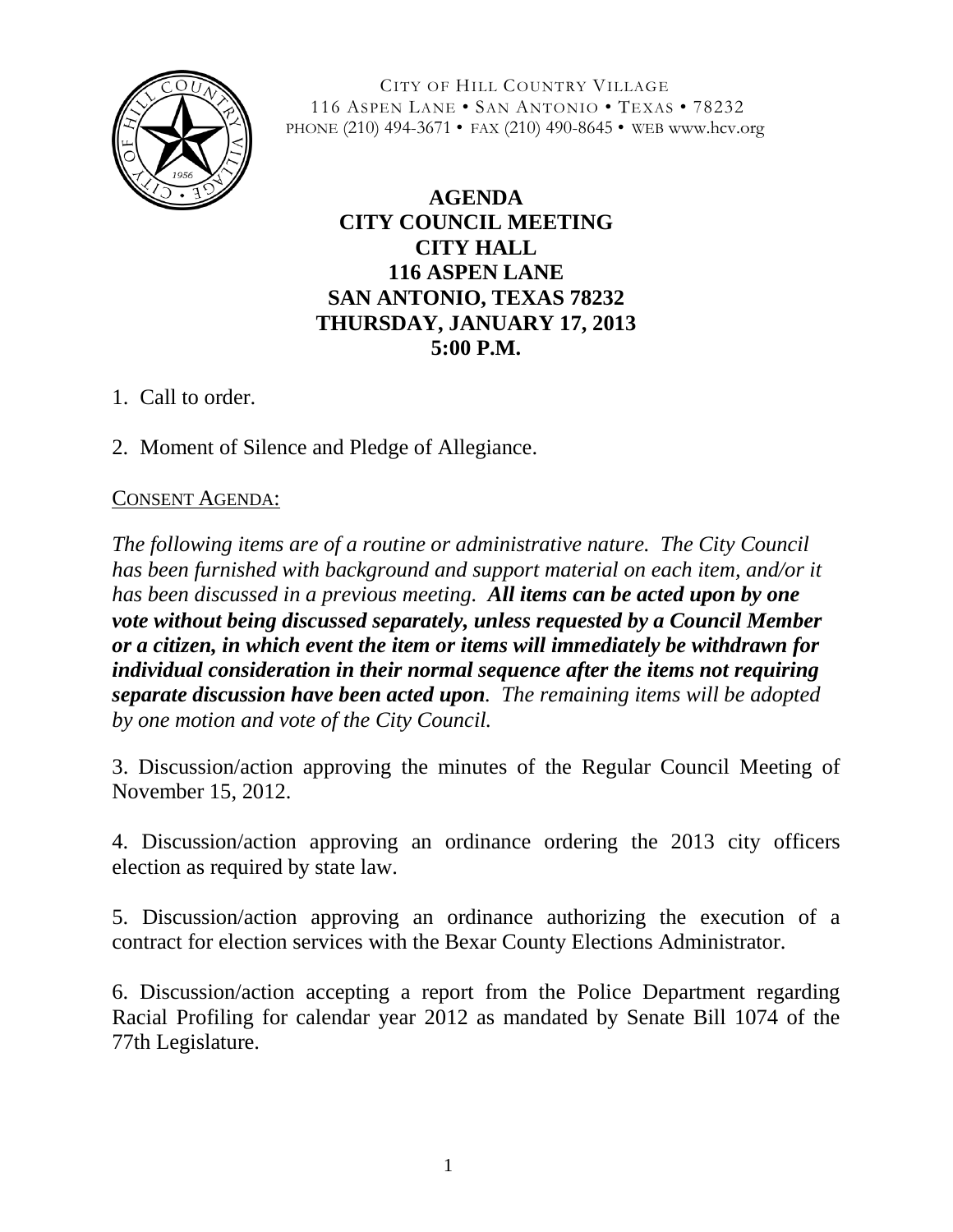7. Discussion/action approving a resolution certifying the 2012 Tax Roll from the Bexar County Tax Accessor-Collector.

8. Discussion/action approving a resolution of the City of Hill Country Village in regard to the adoption of the City of Hill Country Vllg FBP Cafeteria Plan and Summary Plan Description.

## INDIVIDUAL ITEMS FOR CONSIDERATION:

9. Citizens to be heard.

*At this time, citizens who have filled out a registration form prior to the start of the meeting may speak on any topic they wish to bring to the attention of the governing body so long as that topic is not on the agenda for this meeting. Citizens may speak on specific agenda items when that item is called for discussion. During the Citizens to be Heard section no council action may take place and no council discussion or response is required to the speaker. A time limit of two minutes per speaker is permitted; the council may extend this time at their discretion.*

10. Discussion/action accepting the Delinquent Tax Collection report for the period of October 2011– September 2012 from Linebarger, Goggan, Blair and Sampson, LLP.

11. Discussion/action on a presentation, regarding acceptance of the FY 2011-12 annual audit including communications with the Audit Committee and personnel from Thompson, Williams, Biedeger, Kaster and Young, LC.

12. Discussion/action accepting a resolution of the City of Hill Country Village, electing not to require the remittance of a Public, Educational and Government (PEG) Fee by holders of a state issued certificate of franchise authority.

13. Discussion on a road/drainage project.

14. Discussion/action approving a Memorandum of Understanding with Bexar County Sheriff's Office for Special Weapons and Tactics Team Support.

15. Discussion/action approving the purchase of 10 patrol rifles for the police department with FY 2012-13 funds and having officers fully reimburse the city through payroll deduction within 12 months.

16. A public hearing, discussion and possible action on recommendations to the Hill Country Village City Council on proposed amendments to Sections 78-19, 78- 23 and 78-24 of Chapter 78 (Zoning) of the Code of Ordinances of the City of Hill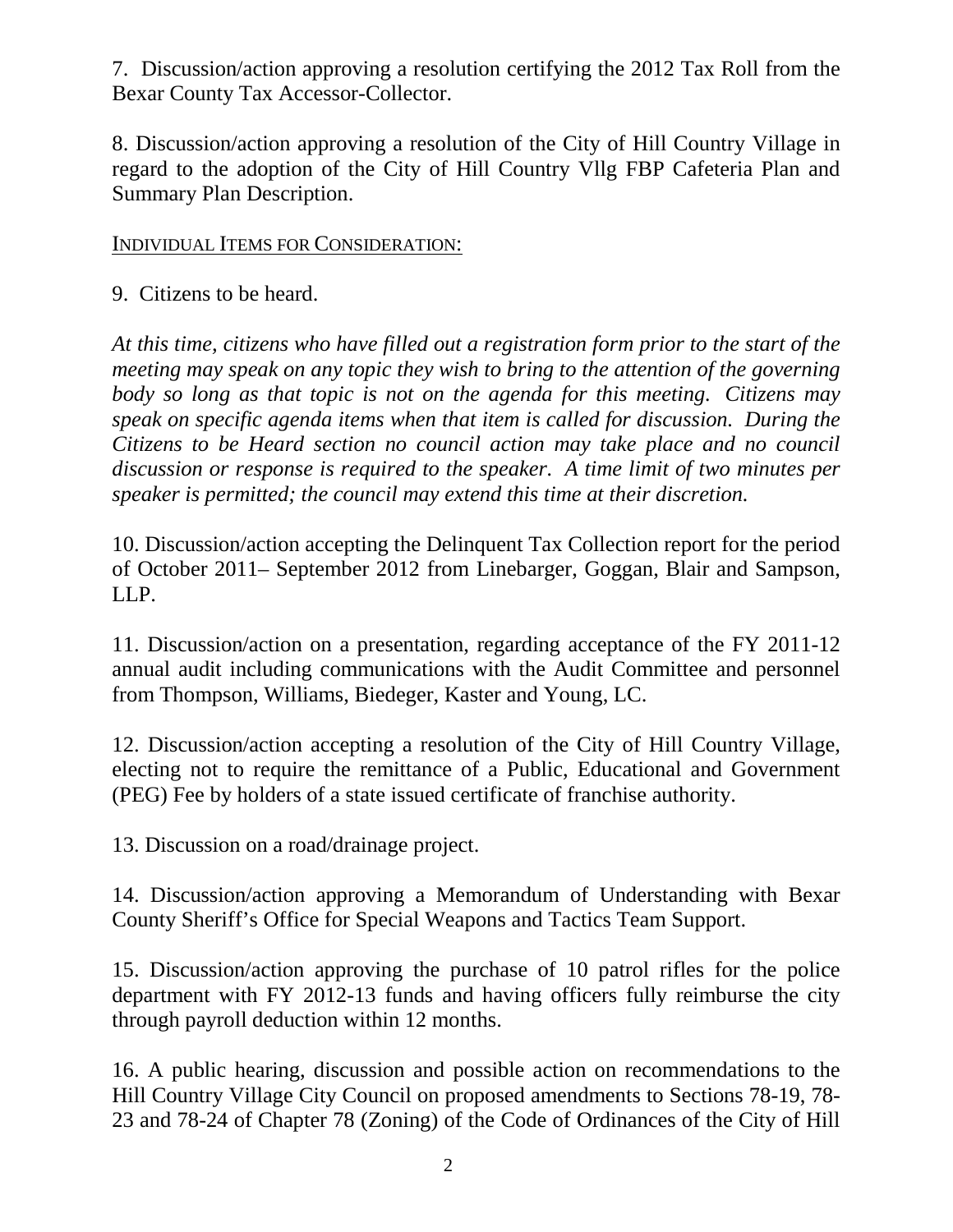Country Village, Texas, at the Hill Country Village City Hall, 116 Aspen Lane, Hill Country Village, Texas, at 5:00 p.m. on January 17, 2013.

17. Discussion/action on reappointing seven members to the Board of Adjustment.

18. Discussion/action on reappointing seven members to the Zoning Commission.

19. Discussion/action on reappointing seven members to the Business District Construction Review Board.

20. Discussion/action on reappointing two members to the Economic Development Corporation.

21. Discussion/action regarding the November 30, 2012 and December 31, 2012 financial statement.

- 22. Mayor's Report to Council.
- 23. Communications with the City Administrator:
- 24. Adjourn.

*The Council reserves the right to discuss and appropriately act upon any item stated on this agenda in open session. The Council reserves the right to adjourn into executive session at any time during the course of this meeting to discuss any of the matters listed above, as authorized by Texas Government Code Sections 551.071 (Consultations with Attorney), 551.072 (Deliberations about Real Property), 551.073 (Deliberations about Gifts and Donations), 551.074 (Personnel Matters), 551.076 (Deliberations about Security Devices) and 551.086 (Economic Development). No action may be taken in Executive Session.*

*All times listed next to agenda items are approximate.*

*A copy of this meeting's agenda packet is available for public inspection, review, and copying at City Hall during regular business hours.*

I certify that this notice of meeting was posted at City Hall at the date and time indicated below.